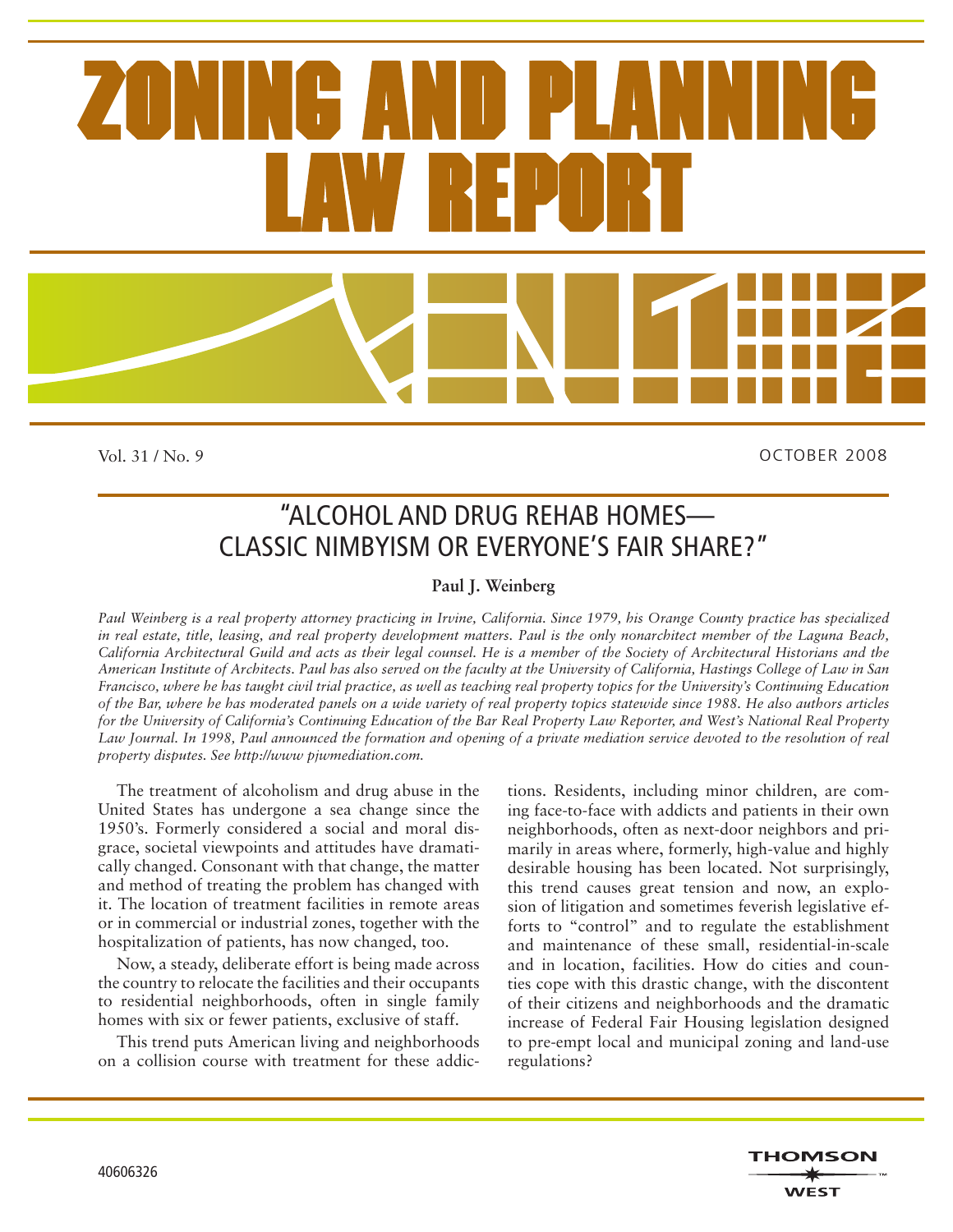# **ZONING AND PLANNING LAW REPORT**

### "Alcohol And Drug Rehab Homes—classic Nimbyism Or Everyone's Fair Share?" .....................1 Supreme Court of Alabama rules city was not estopped from enforcing ordinance regarding the mobile home placement.............. 11 Testimony of council member and planning commissioner constitutes an independent and adequate basis for denying rezoning application........................................................................ 11 Supreme Court of Minnesota distinguishes between area variances and use variances, declaring different hardship standards for each.......12 Supreme Court of Montana declares certificates of survey are subject to subdivision review under the Subdivision and Platting Act................12 Inverse condemnation allegations are not subject to the Tort Claims Act, rules Mississippi Supreme Court..................................... 12 Missouri joins states that recognize inverse condemnation actions for condemnation blight. ................................................................. 13 Massachusetts Housing Appeals Committee exceeds its authority when it revises the conditions imposed by local board of appeals. .... 13

**Editorial Director** Mary Ann Snyder, Esq. **Contributing Editors**

Patricia E. Salkin, Esq. Lora Lucero, Esq.

**Publishing Specialist** Faith Weidman

**Electronic Composition** Specialty Composition/Rochester Desktop Publishing

Zoning and Planning Law Report (USPS# pending) is issued monthly, except in August, 11 times per year; published and copyrighted by Thomson/West, 610 Opperman Drive, P.O. Box 64526, St. Paul, MN 55164-0526. Application to mail at Periodical rate is pending at St. Paul, MN.

POSTMASTER: Send address changes to Zoning and Planning Law Report, 610 Opperman Drive, P.O. Box 64526, St. Paul MN 55164-0526.

> © 2008 Thomson Reuters/West ISSN 0161-8113 Editorial Offices: 50 Broad Street East, Rochester, NY 14694 Tel.: 585-546-5530 Fax: 585-258-3774 Customer Service: 610 Opperman Drive, Eagan, MN 55123 Tel.: 800-328-4880 Fax: 612-340-9378

This publication was created to provide you with accurate and authoritative information concerning the subject matter covered; however, this publication was not necessarily prepared by persons licensed to practice law in a particular jurisdiction. The publisher is not engaged in rendering legal or other professional advice and this publication is not a substitute for the advice of an attorney. If you require legal or other expert advice, you should seek the services of a competent attorney or other professional.

Contemporaneous news reports by local media are probably the best way to divine the viewpoints, feelings and concerns of the neighbors themselves. The City of Newport Beach, CA, has been at the forefront of this controversy recently because of the beauty and value of the real property as well as the wealth of the neighborhoods, the costs charged to the patients for the treatment, and the reactions of the residents as a result. The primary local newspaper in the region, the Orange County Register, in publishing a series of articles profiling the residents and their reactions, captured these series of quotes:

*"We've seen horrendous, horrible things," said Cindy Koller, a member of Concerned Citizens of Newport Beach, which is suing the City and various rehab home companies for \$250 million. "This is now a prison without walls as far as I am concerned," Koller said of her neighborhood, which she said has endured rampant profanity and menacing behavior at the hands of recovering addicts.1*

The same article, though, discloses that the opinions are somewhat divided:

*Interviews suggest nuanced and tolerant perspectives are held toward the dozens of rehab homes along the City's western shore. "I've been here six years. I don't have a bad thing to say about them," said Clint Langford, who*  rents a 40<sup>th</sup> Street apartment by a duplex op*erated by Sober Living by the Sea, Newport's largest rehab business … Seashore Drive resident Bill Spitalnick lives by a rehab home, but says that in his eleven years on the block, he's been "bothered more by barking dogs than the Sober-Living people." … Reza Gouhari, a 39th Street resident said he sides squarely with Concerned Citizens of Newport Beach. But he conceded that his complaints were less tangible than the group's reports of overdoses and residential break-ins by recovering addicts. It's mainly a "general feeling that they don't belong here" Gouhari said.2*

Many of the detrimental conditions have been quantified to much better effect by attorneys and municipalities on both sides of this dispute. For example, the City of Newport Beach retained independent counsel to issue a staff report to its City Council on December 11, 2007. It quantified the concerns this way: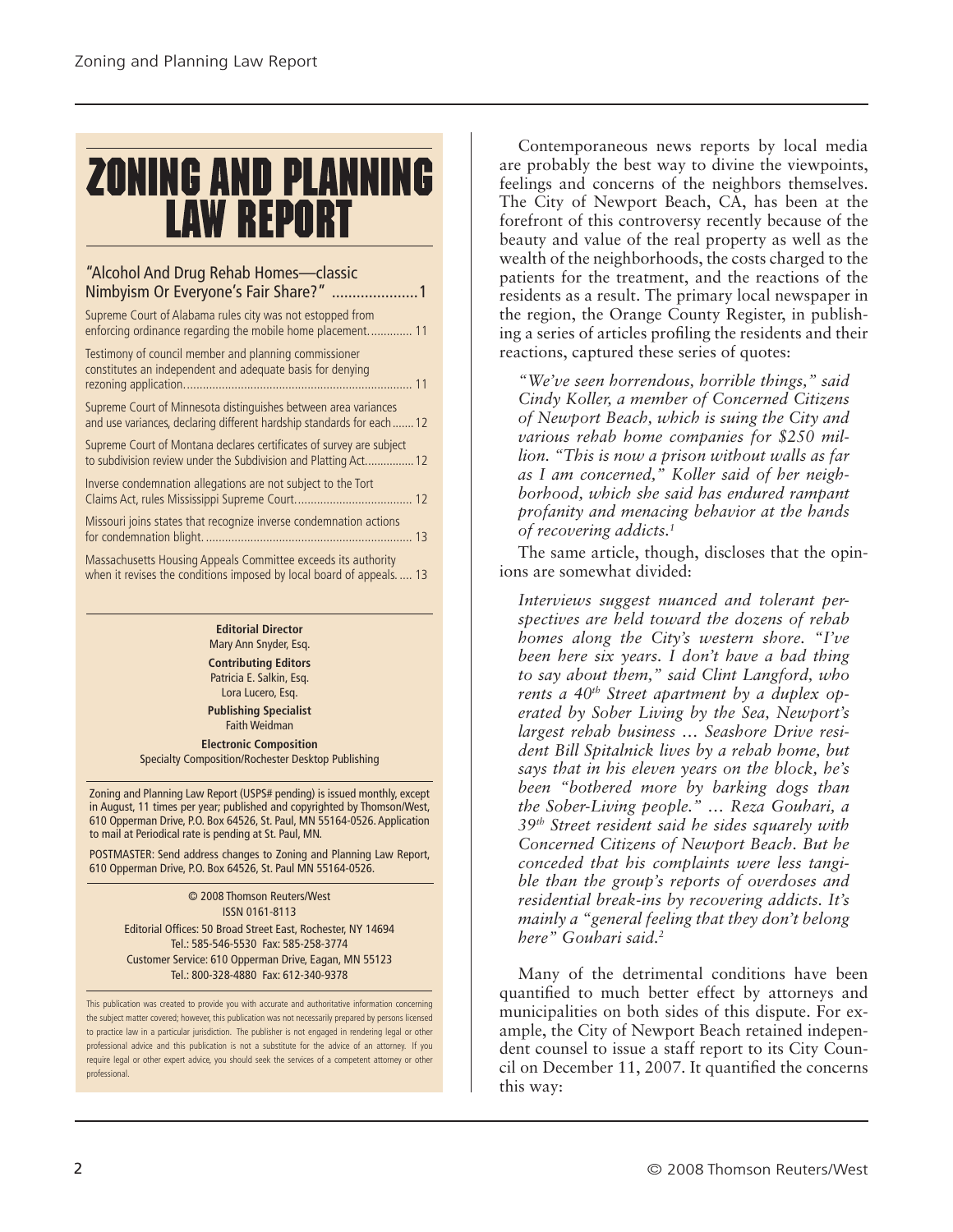*As the amount of group residential facilities (residential treatment facilities, "Sober Living" homes, boarding houses, and care facilities) has grown, residents and Council members have been concerned that too many of these homes in certain areas cause adverse secondary effects, like:*

- *Extensive second-hand smoke;*
- *Higher levels of profanity and lewd speech;*
- *Slower or gridlocked transportation routes, if such routes are blocked by transit vans;*
- *More frequent deliveries (laundry, food, medicine, office goods) than is typical for a residential area;*
- *Noise and traffic associated with more frequent trash collection;*
- *Lack of frequent trash collection, in some instances, leading to vermin and odors;*
- *Persons unwillingly removed from the facilities left "on the streets" with few resources to return home, leading to scavenging or petty theft;*
- *Excessive debris, including cigarette butts, on sidewalks, in gutters, on streets; and/or*
- *Illegal smoking in public places where smoking is banned, including oceanfront walk and beaches.3*

Some of the neighborhood concerns have been outlined in legislative attempts to regulate or restrict or limit the concentration of the homes and their location. One of these efforts, Senate Bill SB 1000, introduced by State Senator Tom Harman of the 35<sup>th</sup> Senatorial District, a part of which encompasses the Newport Beach area, attacks the problem by trying to regulate the operators at the state level, in a sense, enacting state zoning laws. In a staff report prepared by the Legislative Analyst for preparation for the bills' argument and amendment, the positions of the proponents were summarized:

*Supporters argue that SB-1000 will protect the quality of life and maintain the character of residential neighborhoods against the adverse impacts of residential recovery homes and group homes. Supporters argue that residential recovery homes and group homes are being run as business ventures in residential zones with little or no ability by the local or state government* 

*to regulate or mitigate the adverse impacts that commercial businesses can have on a residential community. The City of San Clemente points out that tough Federal housing protections for recovering addicts leave cities virtually powerless to regulate the recovery homes ….4*

Not surprisingly, though, these concerns are pitted against an enormous profit potential for the home operators, a fact that hasn't been lost on their lobbyists or, for that matter, the legislators and others who are making the decision about whether to further regulate group homes or residential recovery homes. Again, using the City of Newport Beach as an example, the numbers describing the concentration of the facilities tell the story:

*Specifically, the City of Newport Beach:*

- *Has 2.63 licensed recovery beds per 1000 residents ….*
- *Is home to only 2.7-2.8 % of the total population of Orange County, but is host to approximately 14.6% of all licensed residential beds in the County; and*
- *Has at least 26 licensed residential alcohol and drug treatment and recovery facilities. Those facilities provide a total of 213 licensed residential beds, and are licensed for a total occupancy of 238 individuals….*
- *Has at least 54 unlicensed facilities, most with six or fewer residents, and most operated by one of two large local operators (Sober Living by the Sea and Morningside Recovery)…. Of the 34 cities in Orange County, 18 have no ADP (California Department of Alcohol and Drug Programs)—licensed residential beds at all, and six cities have only one or two licensed residential recovery facilities …. In summary, the City is likely to have the highest amount of residential recovery facilities in Orange County and possibly the State.5*

The statistics bear out the problem of the overconcentration. The legislative staff analyst's report, though, brings up the very good point that Federal law interferes with the ability of a municipality to heavily regulate alcohol and drug rehab homes. Probably the most topical body of law on that point is the 1988 Fair Housing Amendments Act ("FHAA" 42 USC Section 3601 et. seq.). That body of law gives the plaintiff a right to establish a discrimination claim under its terms under a theory of disparate treatment,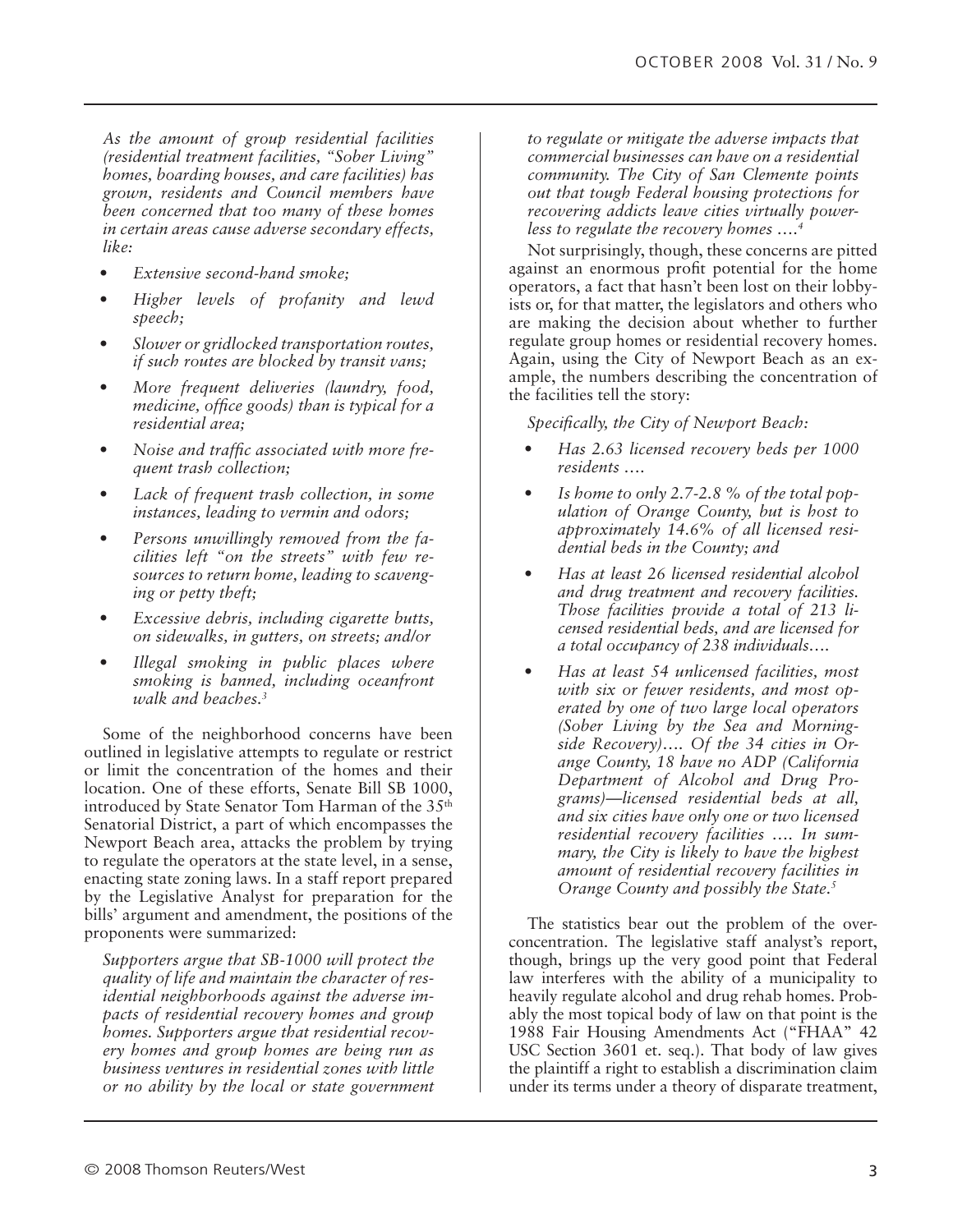disparate impact, or a failure to make reasonable accommodation.6 A "White Paper" prepared by attorneys for a residential recovery facilities conference of March 2, 2007, hosted by the City of Newport Beach, but held open to statewide participation, summarizes both the holding of a primary Federal appellate case in the field, *Gamble v. City of Escondido*, 104 F.3d 300, 19 A.D.D. 740 (9th Cir. 1997), and the text of the Fair Housing Amendments Act:

*C. Disparate Treatment. To bring a disparate treatment claim, plaintiff must first establish a prima facie case showing: 1. the plaintiff is a member of a protected class; 2. the plaintiff applied for a permit or other approval and was qualified to receive it; 3. the permit was denied despite the plaintiff being qualified; and 4. the defendant approved permits for similarly situated parties during a period relatively near the time the plaintiff's request was denied. If the plaintiff establishes a prima facie case, the burden shifts to the defendant to articulate a legitimate non-discriminatory reason for the action. If the defendant satisfies the burden, the plaintiff must prove by a preponderance of the evidence that the defendant's reason is a mere pretext. Proof of discriminatory motive is crucial to a disparate treatment claim. (Gamble, supra, 104 F.3d at 305).*

*D. Disparate Impact. To establish a prima facie disparate impact claim, a plaintiff must establish at least that the defendant's actions had a discriminatory effect by showing the following: 1. occurrence of certain outwardly neutral practices; 2. significantly adverse or disproportionate impact on persons of a particular type produced by facially neutral acts or practices. (Gamble, supra, 104 F.3d at 306.)*

*E. Reasonable Accommodations. A municipality may commit discrimination if it refuses to "make reasonable accommodations and rules, policies, practices, or services, when such accommodations may be necessary to afford [the physically disabled] equal opportunity to use and enjoy a dwelling." (Gamble, supra, 104 F.3d at 307; citing 42 U.S.C.A. 3604 (3)(b)).7*

The morass of Federal as well as State legislation that exists to give alcohol and drug rehab operators relative freedom from local zoning and land use regulation is daunting. Municipalities in the State of California attempted to expand their power to regulate the use (SB 1000); the legislation was soundly defeated in committee, at least partly because of an

Attorney General's opinion that indicated that at least State law in California preempted it:

*The second question concerns whether a city may limit the number of treatment facilities serving six or fewer persons within its boundaries. For example, may a city enact an ordinance requiring that in addition to licensure by the Department, the prospective operator of a treatment facility must obtain the city's approval if the facility will be locate within 500 feet of an existing treatment facility? We conclude that it may not.*

*The Constitution provides that the county or city may make and enforce within its limits all local, police, sanitary, and other ordinances and regulations not in conflict with general laws. (California Constitution, Article XI, Section 7) The rules to be applied in determining whether a city's ordinances would conflict with general laws were recently summarized in California Veterinary Medical Association v City of West Hollywood (2007) 152 Cal App 4th 536, 548:*

*"The California Constitution reserves to a county or city the right to 'make and enforce within its limits all local police, sanitary, and other ordinances and regulations not in conflict with general laws.' 'If otherwise valid local legislation conflicts with State law, it is preempted by such law and is void.' [citations] A prohibited conflict exists if the local ordinance duplicates or contradicts general law or 'enters an area that either expressly or impliedly fully occupied by a general law' …[citations and footnotes omitted]."*

*"[I]n articulating the test for preemption the Supreme Court was concerned with ensuring that a state law does not infringe legitimate municipal interests other than that which the state law purports to regulate as a statewide interest." (City of Watsonville v State Department of Health Services (2005) 133 Cal App 4th 875, 889 …. Here the State law in question has the precise aim of regulating local zoning requirements in pursuance of a statewide interest. The legislature clearly intended to prevent local governments from applying any zoning clearances to small treatment facilities by mandating that they be treated the same as other single family residences for zoning purposes. The legislature may properly look to the statewide need, rather*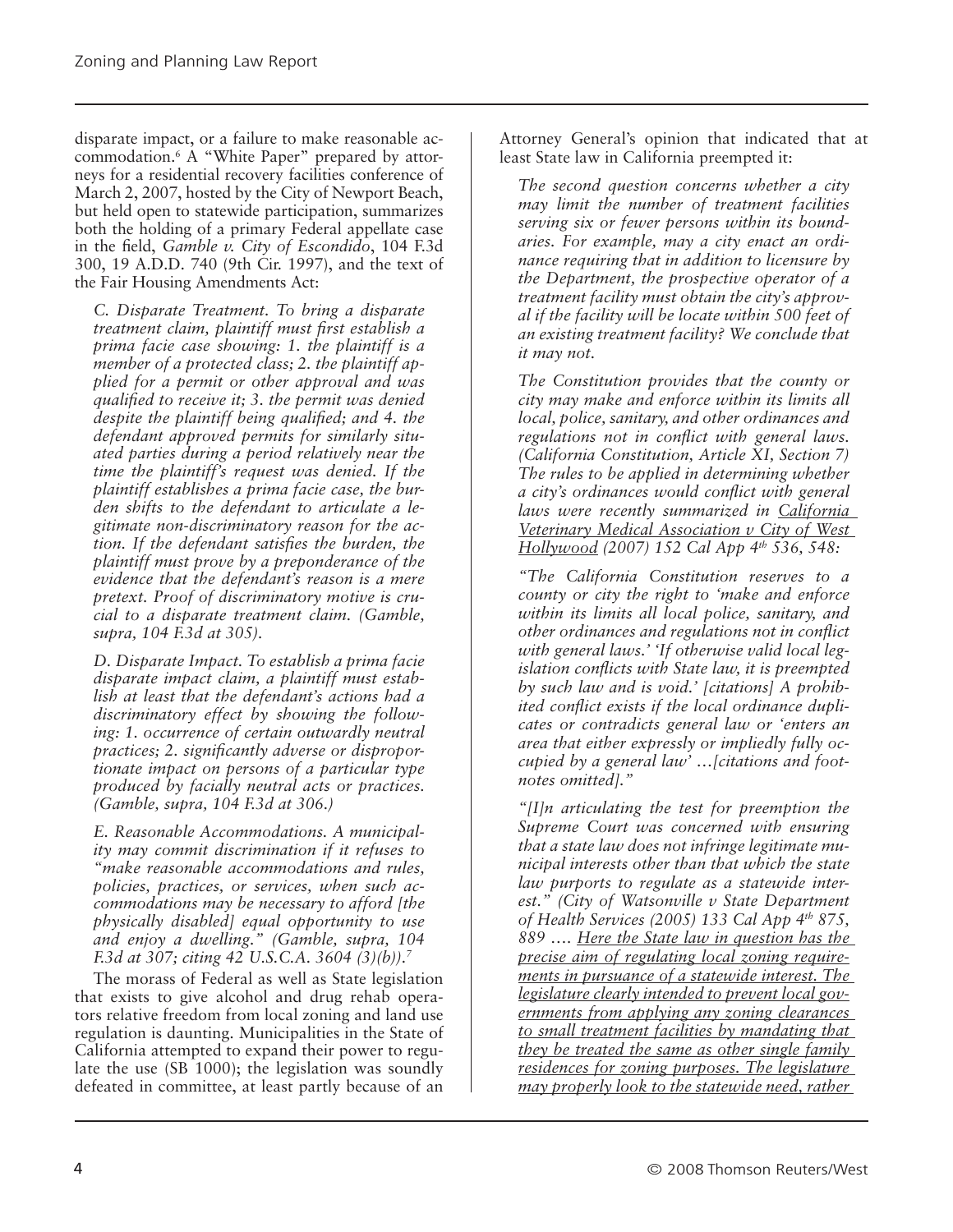#### *than the local need, to overcome a charter city's municipal interest."8*

The discussion of the six (6) or fewer occupancy law reflects California law that, as long as no actual treatment is rendered within the home; that the patients are simply housed, no permit or license of any kind is necessary. However, the lack of a license then allows the municipalities to zone and regulate them with established, standard zoning criteria, as long as those criteria are not violative of Federal Fair Housing law. If the facility is providing *"24-hour residential nonmedical services to adults who are recovering from problems related to alcohol, drug …, misuse or abuse, and who need recover treatment or detoxification services" (California Health and Safety Code Section 11834.02, subd. (A))*, then the facility needs a license and an additional layer of regulation is emplaced by the State, but the State then preempts local regulation.

The net effect of this Attorney General's opinion that's cited above, in concert with assertion of the Federal law encompassed in the Fair Housing Amendments Act of 1988, essentially eviscerated the bill and effectively prevented the municipalities from expanding their ability to regulate group homes. SB-1000 was doomed to failure; although other legislation is now pending, it doesn't appear likely that that legislation will have much effect or impact.

In a telephone conversation with Senator Tom Harmon's office of Tuesday, July 29, 2008, the Senator's legislative aide, Brandy Huusfeldt, indicated that the original bill comprised twenty pages; after the legislative analysis and the Attorney General's opinion, it was cut down to one. The impact of the Fair Housing Amendments is therefore clear; it is a potent and formidable barrier to municipalities trying to respond to the complaints of its citizens about the negative effects of these facilities.

To put this situation in context requires the casting of a broader net. How have other states applied both their own law and Federal law in regulating this use? And with that law, how have Federal courts confronted with challenges to those regulations by highly organized and well-funded plaintiffs, reacted to these challenges?

Surprisingly, not all the opinions have been adverse to the municipalities. The first one that bears examination is the 1996 case of *Oxford House-C v. City of St. Louis*, 77 F.3d 249, 14 A.D.D. 644 (8th Cir. 1996). That case involved two recovery homes operated by Oxford House, Inc., a well-organized and experienced nationwide operator of alcohol and

drug rehab cooperative living homes located nationwide. Oxford House has been involved in numerous lawsuits of this type, as a cursory review of litigation registers nationwide will attest. The 1996 case appears somewhat typical in its facts. As the Appellate Court described it:

*Oxford House-C and Oxford House-W are self-supporting, self-governing group homes for recovering alcoholics and drug addicts in the City of St. Louis. The Oxford Houses provide a family-like atmosphere in which the residents support and encourage each other to remain clean and sober, and immediately expel any resident who uses drugs or alcohol …. The houses also receive assistance from Oxford House, Inc., a national organization of Oxford Houses across the country.*

*Oxford House-C and Oxford House-W are located in St. Louis neighborhoods zoned for single family dwellings. The city zoning code's definition of single family dwelling includes group homes with eight or fewer unrelated handicapped residents [citation omitted]. After city inspections revealed that more than eight recovering men were living at each Oxford House, the City cited the houses for violating the First Amendment.*

*Rather than applying for a variance excepting them from the eight-person rule, the Oxford Houses, the DMH/ADA, and Oxford House, Inc. (collectively Oxford House) brought this lawsuit against the City, contending the City's attempt to enforce the rule violated the Fair Housing Act, as amended, 42 USC sections 3601-3631…. Holding the City had violated the Fair Housing Act and the Rehabilitation Act by enforcing the eight-member limit against the Oxford Houses, the District Court enjoined the city from using its zoning code to prevent the Oxford Houses from operating with their existing number of residents …. We reverse the judgment for Oxford House, vacate the injunction, and remand the counter claim for further consideration". Oxford House, 77 F.3d at 250-251.*

The Appellate Court reversed the lower court's granting of the injunction, at least in part, because the Appellate Court believed the District Court misconstrued the Act: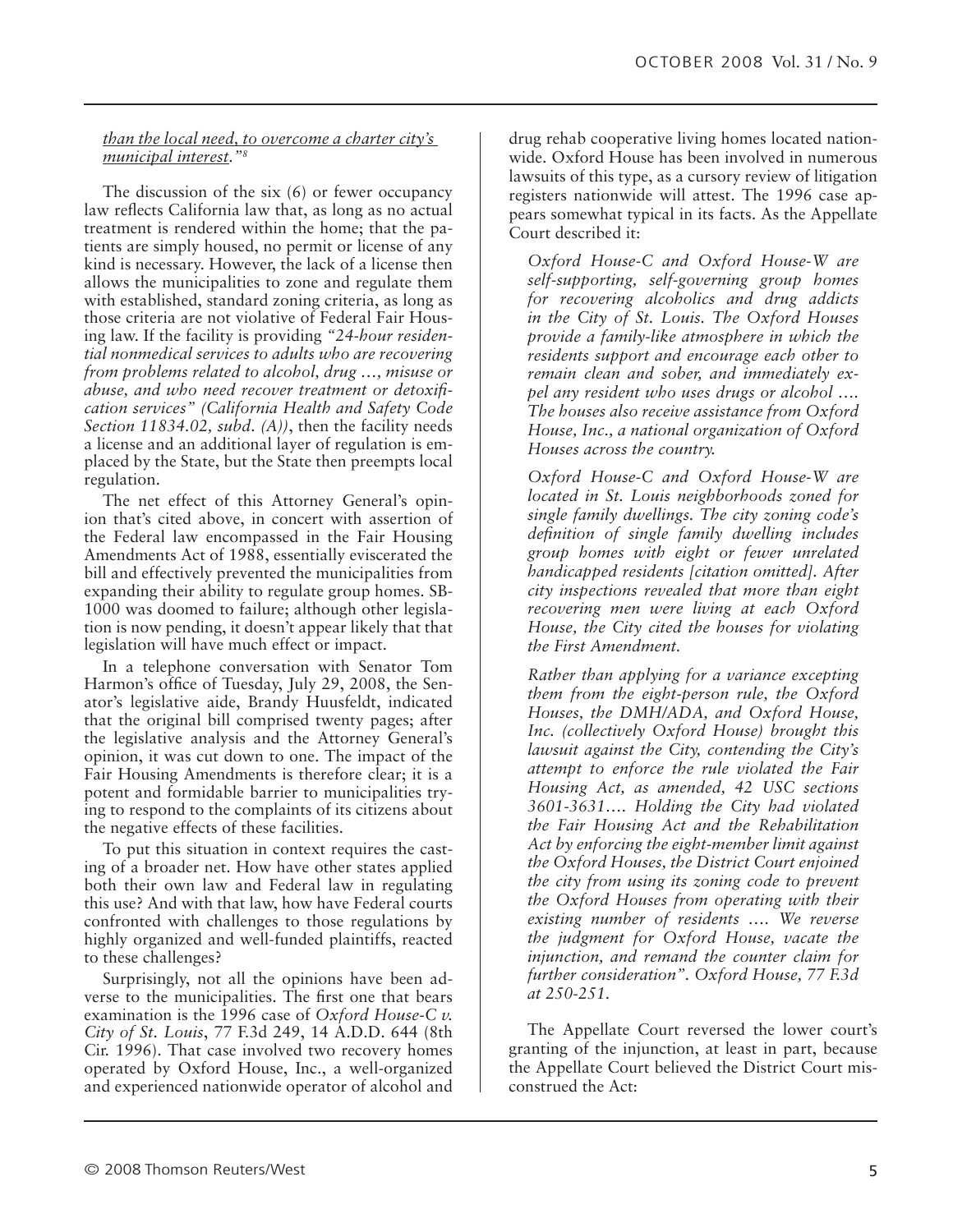*We also reject the City's contention that under 42 USC Sections 3607(b) (1), the City's limits on the number of unrelated people who can live together in a single family residential zone are exempt from the Act's requirements. The Supreme Court held recently Section 3607(b)(1) only exempts total occupancy limits intended to prevent overcrowding in living quarters, not ordinances like the City's that are designed to promote the family character of a neighborhood. City of Edmonds v Oxford House, Inc., 115 S.Ct.1776, 1779 ….*

*.… The City does not contest the District Court's conclusion that the Oxford House residents are handicapped within the meaning of the Fair Housing Act because they are recovering addicts. The issue is whether the City has unlawfully discriminated against, failed to accommodate, and interfered with the housing rights of these handicapped men.*

*Rather than discriminating against Oxford House residents, the City's zoning code favors them on its face. The zoning code allows only three unrelated, non-handicapped people to reside together in a single family zone, but allows group homes to have up to eight handicapped residents. [citations omitted] Oxford House's own expert witness testified "Oxford Houses with eight residents can provide significant therapeutic benefits for their members." The District Court nevertheless found the City's zoning ordinances are discriminatory because the eight-person limit would destroy the financial viability of many Oxford Houses, and recovering addicts need this kind of group home. Even if the eight-person rule causes some financial hardship for Oxford Houses, however, the rule does not violate the Fair Housing Act if the City had a rational basis for enacting the rule. [citations omitted].*

*We conclude the eight-person rule is rational. Cities have a legitimate interest in decreasing congestion, traffic, and noise in residential areas, and ordinances restricting the number of unrelated people who may occupy a single family residence are reasonably related to these goals. [citation omitted] The City does not need to assert a specific reason for choosing eight as the cutoff point, rather than ten or twelve. "Every line drawn by a legislature leaves out some that might well have been included. That exercise of discretion, however, is a legislative, not a judi-* *cial, function." [citation omitted] We conclude the City's eight-person restriction has a rational basis and thus is valid under the Fair Housing Act .… 77 F.3d at 251-252 (emphasis added).*

The opinion went on to discuss at some length the lack of proof of bias or intent simply by the enactment of the regulation. Occupancy limits such as this one enjoyed Supreme Court as well as Federal Appellate Court sanction and approval, at least since the 1991 case of *Familystyle of St. Paul, Inc. v. City of St. Paul, Minn.*, 923 F.2d 91 (8th Cir. 1991). In *Familystyle*, the 8<sup>th</sup> Circuit upheld group home dispersal requirements between homes for the mentally ill, finding that

*The quarter mile spacing requirement guarantees that residential treatment facilities will, in fact, be "in the community" rather than in neighborhoods made up of group homes that recreate an institutional environment…. 923 F.2d at 94. 9*

Interestingly, though, the degree of scrutiny that reviewing courts apply to these ordinances is in a state of flux throughout the country. The Second Circuit has not yet ruled on the appropriate standard for evaluating the validity of state statutes that are facially discriminatory under the FHAA, and the courts of appeals that have considered the question are divided. The 8th Circuit has subjected such statutes to "rational basis" scrutiny. See *Oxford House-C v City of St. Louis*, 77 Fed 3rd 249 (8th Circuit 1996; *Family Style of St. Paul, Inc. v City of St. Paul, Minn.*, 923 Fed  $2^{nd}$  91-94 (8<sup>th</sup> Circuit 1991). The 6<sup>th</sup>, 9<sup>th</sup> and 10<sup>th</sup> Circuits, by contrast, have applied more searching scrutiny. For example, the 9th Circuit has held that facially discriminatory restrictions pass muster under the FHAA only if the defendant shows either "*1. that the restriction benefits the protected class or 2. that it responds to legitimate safety concerns raised by the individuals affected, rather than being based on stereotypes .…*" *Sierra v. City of New York*, 552 F. Supp.2d 428 (2008); but see *Larkin v. Michigan Dept. of Soc. Serv.*, 89 F.3d 285, 290(1996) ("Plaintiffs are just to reject the rational basis test and adopt the standard announced by the 10<sup>th</sup> Circuit, which requires the defendant to show that the discriminatory statutes either 1. are justified by individualized state safety concerns, or 2. really benefit, rather than discriminate against, the handicapped and are not based on unsupported stereotypes.").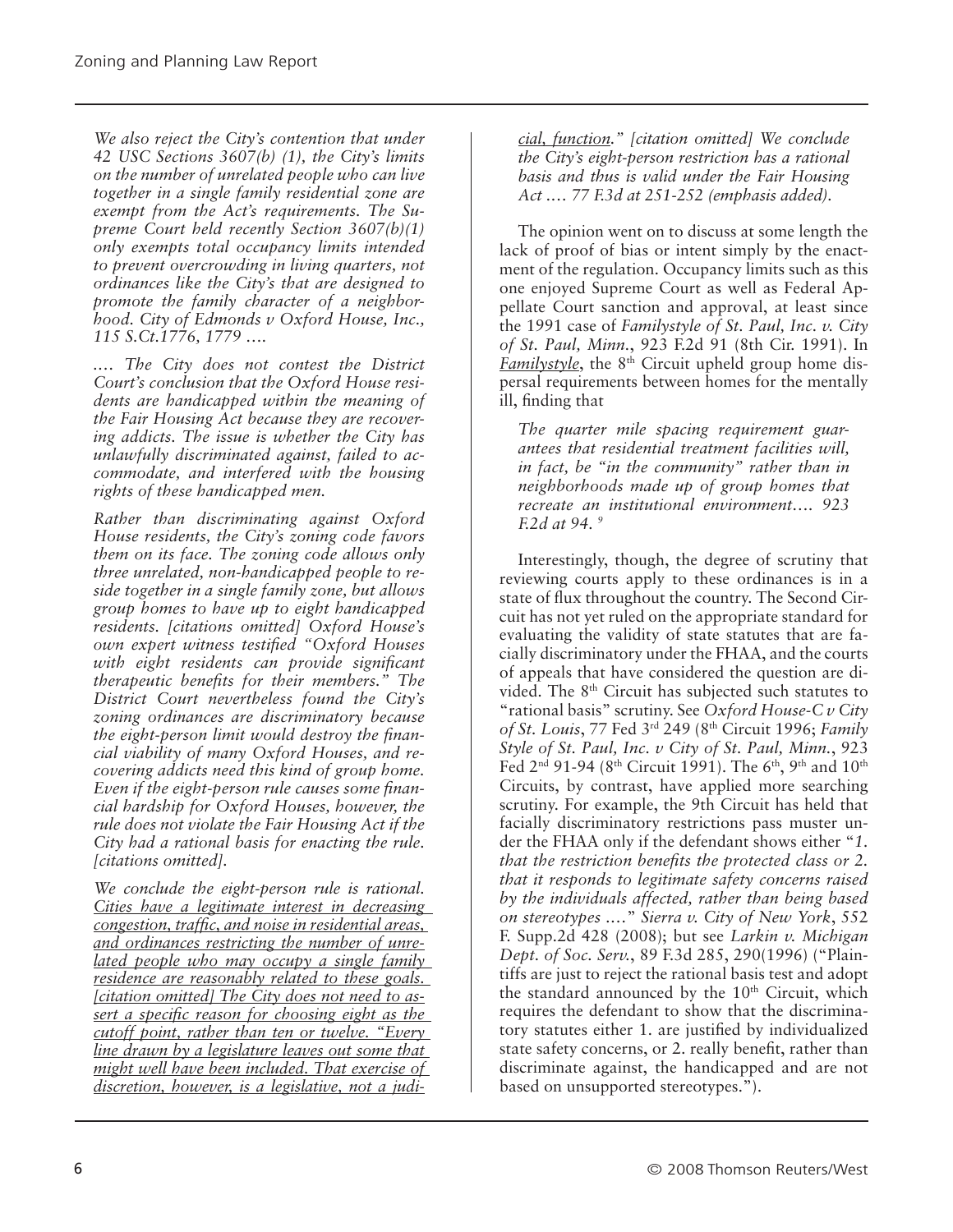The 9th Circuit, encompassing California and Idaho, has elected to follow the  $6<sup>th</sup>$  and the 10<sup>th</sup> Circuits, as they put it, "more searching method of analysis"*:*

*We have not previously adopted a standard for determining propriety or acceptability of justifications for facial discrimination under the Fair Housing Act. The Circuits that have addressed this issue are split. The 8th Circuit employs the same standards for analyzing a defendant's rationales and challenges under the Fair Housing Act as it applies to claims under the Equal Protection Clause. See Oxford House-C v City of St. Louis, 77 Fed 3rd 249, 252 (8th Circuit 1996) (Applying rational basis review to a defendant's proffered justifications for an ordinance that facially discriminated against disabled persons); Family Style of St. Paul v. City of St. Paul, 923 Fed 2nd 91, 94 (8th Circuit 1991(same). The 6th and 10th Circuits employ more searching method analysis. To allow the circumstance of facial discrimination under the 6th and 10th Circuits' approach, the defendant must either: 1. that the restriction benefits the protected class or 2. that it responds to legitimate safety concerns raised by the individuals affected, rather than being based on stereotype…. We will follow the standard adopted by the 6th and 10th Circuits, which standard is, we believe, more in line with the Supreme Court's analysis in Johnson Controls. Moreover, the 8th Circuit's approach is inappropriate for Fair Housing Act Claims because some classes of persons specifically protected by the Fair Housing Act, such as families and the handicapped, are not protected classes for Constitutional purposes. Community House, Inc. v City of Boise* , *490 F.3d 1041, 1050 (2007).*

So how does this split of authority and difference in philosophy play out in the context of current ordinances and the tension between cities and their citizens trying to regulate and de-concentrate alcohol and drug rehab homes and their deleterious effects?

The main weapon that municipalities have in the fight to try to regulate the location, density and use of group homes and rehab facilities are municipal zoning ordinances that talk about them. The mechanism that many of them use to try to "rein in" these uses and these problems is partly by defining the uses and then limiting them.

One of the areas that ordinances try to limit is that of over-concentration. For example, the city of Riverside, CA, requires a 300-foot separation between any two different or same type of group housing,

transitional shelter, permanent emergency shelter, or drop-in center. The City of Riverside requires a 1,000-foot separation where any of the uses is a parolee/probationer home. 10

This idea isn't limited to California; in a 1997 article prepared for the State of Washington State Bar Association Land Use Conference, the City of Vancouver, WA City Attorney talked about it as well:

*Requiring a mandatory minimum distance between group homes would seem to limit the number of housing opportunities available to handicapped persons in a community and thus violate the FHAA. Surprisingly, however, some advocates for group homes promote dispersion and a number of states have enacted statutory dispersion requirements. [see Kevin Zanner [sic], note, Dispersion Requirements for the Siting of Group Homes: Reconciling New York's Padvian Law with the Fair Housing Amendments Act of 1988, 44 Buffalo Law Review 249 (1996)] The rationale behind this kind of policy is that by requiring group homes to be distributed throughout the community, the residents are able to live in mainstream residential neighborhoods rather than in a cluster of group homes segregated from the rest of the community.11*

This is a topic that, apparently, many states already covered. In Arizona, by 1986, a 1,200-foot requirement between homes was enacted (See Arizona Revised Statutes Section 36-582H). In Colorado, the limit was 750 feet between homes (See Colorado Revised Statutes Section 30-28-115(2)(b) (1986)). In Connecticut, as of 1994, the limit was 1,000 feet (See Connecticut General Statute Section 8-3F). In the State of Delaware the distance was quite large; 5,000 feet between homes; and in Indiana 3,000 feet between homes; in Iowa size of a city block between homes and, in other examples, Michigan 1500 feet between residences and 3,000 feet in cities over one million in population; "no excessive concentration".12

One of these ordinances in Pennsylvania, though, interestingly, banned the thousand (1000) foot spatial requirement because it created on its face:

*an explicit classification based on handicap which restricted the ability of persons with handicaps to live in a community of their choice.13*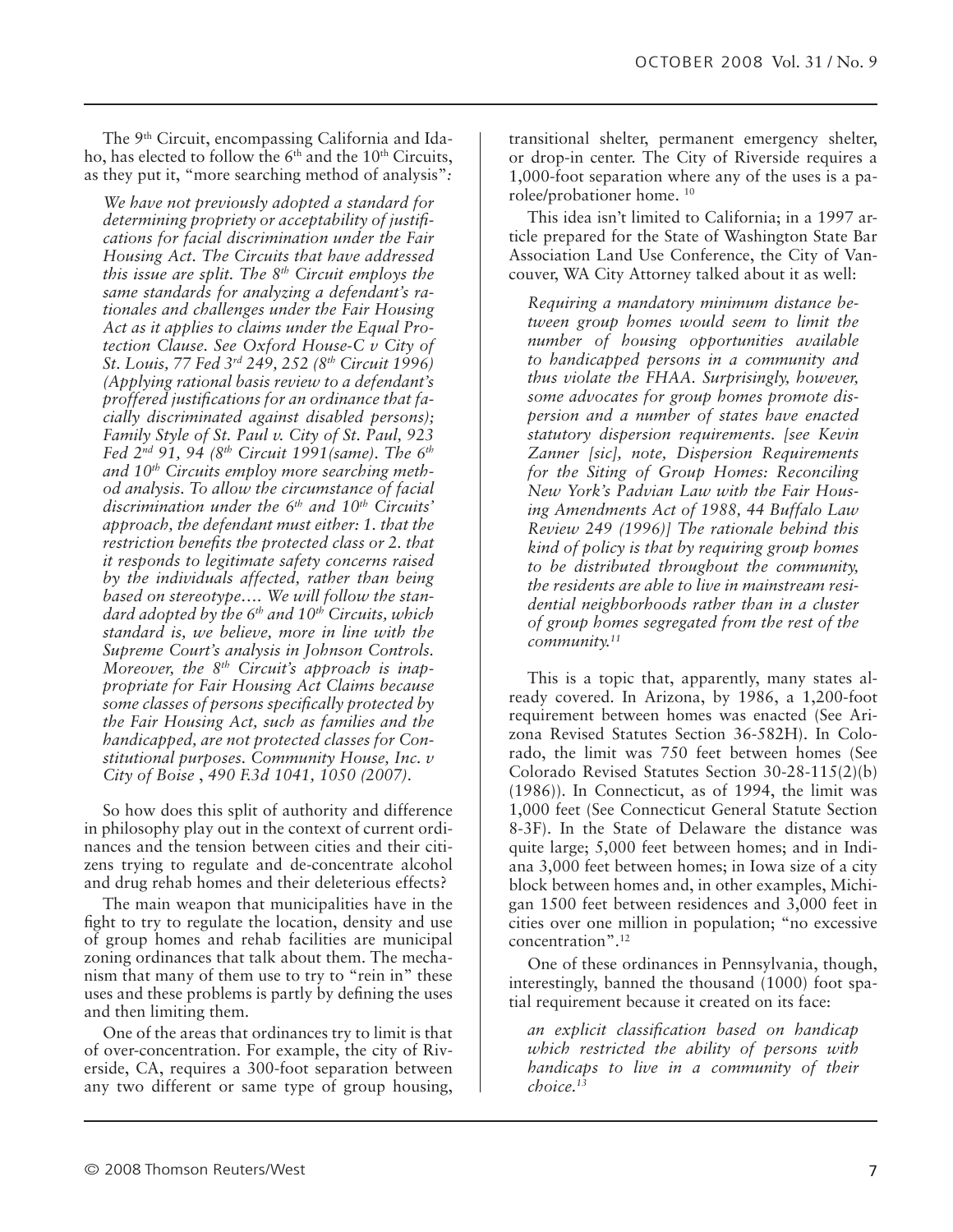That case, *Horizon House Developmental Services, Inc. v Township of Upper South Hampton*, 804 F. Supp. 683, 685, affd, 995 F.2d 217 (3d Cir. 1993), involved these facts:

*In 1988, Horizon House, a group home provider, announced its intention to open two group homes in Upper South Hampton, which had no dispersion requirement at the time. The plan met with strong objections from the neighborhood, and the township manager was directed by the Board of Supervisors to draft a group home ordinance. The first completed group home ordinance contained a 2,000-foot separation requirement. The town directed Horizon House to comply with the ordinance by applying for a use permit allowing the two homes to be located within 800 feet of one another. When this procedure proved fruitless, Horizon House applied for a variance which was also denied. The town enacted two additional group home ordinances, both of which had the effect of eliminating plaintiff's group home proposal because of the dispersion criteria. A fourth ordinance with a 1,000-foot dispersion requirement was drafted shortly thereafter, an attempt later characterized by the District Court as an effort by the town to achieve facial neutrality be deleting all reference to disability .…*

*The first issue addressed by the Court was the facie validity of the group home ordinance. In determining whether the ordinance was valid on its face, the Court, citing International Union v Johnson Controls (1991) 499 US 187, looked to the explicit terms of the ordinance .… An ordinance may create an explicit classification on its face as long as it is enacted for a legitimate governmental purpose. The Court therefore addressed the town's justification for the ordinance. Recognizing the town's rationale as promoting the integration of handicapped individuals into the community, the Court applied a rational basis test and found that the town had provided no evidence that this justification was the basis for the decision to enact the ordinance. More importantly, the Court found that integration through dispersion was not an adequate justification under the FHAA .… The Court further stated that it was irrelevant that the spacing requirement also incidentally affected group homes for non-handicapped individuals. Thus, the ordinance on its face restricted the housing choices of individuals based on* 

*their handicaps and constituted a quota on the number of individuals with handicaps who can reside in the township. 44 Buffalo Law Review 249 at 269-270, citing Horizon House, 804 F. Supp. at 697.*

What's happening here? Clearly, there is a split of authority as to whether the dispersion requirement works to "de-concentrate" the number of homes. De-concentration is clearly a goal of the municipalities and the angry citizens. The City of Newport Beach's attempt to draft an ordinance to address this problem was mechanically laid out in the City's staff report of December 11, 2007 to its City Council:

*B. Integral Facilities and Integral Uses. This ordinance defines "integral facilities" and "integral uses" [citation omitted]. In addition to defining the terms, the proposed ordinance states that the City will consider facilities that operate integrally to be a use subject to a use permit and therefore regulated similarly to small unlicensed facilities or general (seven and over) facilities .…*

*C. Siting of New Facilities. The proposed ordinances change current law, which would allow various group residential uses in any zone in the City (some requiring an FEP) ("Federal Exception Permit"), to the following as shown in Table 1 .… Many existing group residential facilities*—*indeed most if not all of the unlicensed facilities*—*would become "legal non-conforming" upon adoption of this ordinance. All legal, non-conforming group residential uses would immediately be subject to the use permit process described below, and would have to apply for a use permit within ninety days of the passage of the proposed ordinance in order to continue their use. Group Residential Uses; December 11, 2007; City Council Staff Report; City of Newport Beach at pages 5 and 6.*

The Staff Report described the terms "integral facilities" and "integral uses":

*In some cases, and in many cases in Newport Beach, facility operators network*—*or link two or more facilities operationally. They may house clients in one house, and treat them in another or at a commercial location. They may transport clients in a single network of vans or shuttles. Staff may go from one house to another, offering counseling or other treatment services. Clients from various houses may all*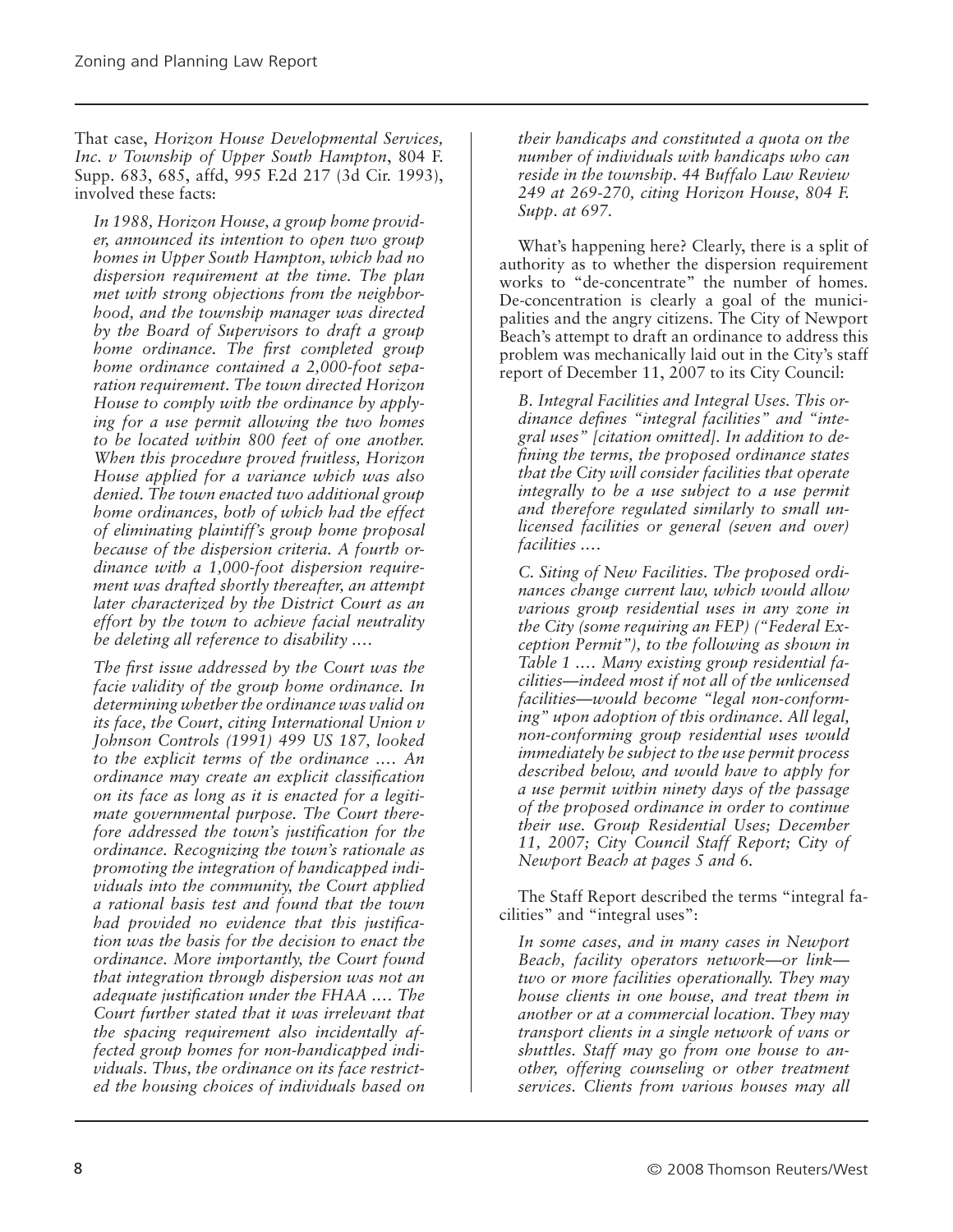*attend a single large meeting together. The City considers this type of networking to make "six and unders" a different (and larger) type of use than a stand-alone use. Yet oftentimes the state licenses a handful of integrated facilities as distinctly separate six and unders. The proposed City ordinance contains a definition for "integral facility" and "integral use" so that the City can determine if such facilities should be regulated as a larger facility.14*

Cities, then, are grappling with how to, in practice, "de-concentrate" these homes. If they comply with the "six and under" requirement, they are essentially unregulated, at least under California law. If the ordinance integrates them as a group, the city can attack the concentration issue. The specific language in the ordinance is worth review:

*Integral Facilities: any combination of two or more residential care (small licensed, small unlicensed or general) facilities which may or may not be located on the same or contiguous parcels of land, that are under the control and management of the same owner, operator, management company or licensee or any affiliate of any of them, and are integrated components of one operation shall be referred to as integral facilities and shall be considered one facility per purposes of applying Federal, state, and local laws to its operation ….*

*Integral Uses: any two or more licensed or unlicensed residential care programs commonly administered by the same owner, operator, management company or licensee, or any affiliate of any of them, in a manner in which participants in two or more care programs participate simultaneously in any care or recovery activity or activities so commonly administered.15*

In one sense, this is a revolutionary way of looking at the problem and a recognition of current business practices. Operating sober living centers, particularly in pleasant resort areas, is very big business; Sober Living by the Sea, one of the largest operators in Newport Beach, California is actually owned by Bain Capital, a large hedge fund. Costs to the patient can run as high as \$30,000 per month for care and treatment. A brief review of the economics show the enormous profit potential for this use and, unfortunately, the motivation to abuse or bend zoning laws and by using this type of an ordinance the number of residents is defined by the entire premises, site, building or group of buildings that collectively provides services, not be a single building where separate buildings are integrated.

Another issue in breaking down the ordinances is the idea of how a "dwelling" is defined. The 2006 Federal case from the Eastern District of Pennsylvania, *Lakeside Resort Enterprises, LP v. Board of Sup'rs of Palmyra Tp.*, 455 F.3d 154 (3d Cir. 2006), involved this issue. Its primary headnote gives an excellent summary of the case and its holding:

*The issue was whether a proposed drug- and alcohol-treatment facility qualified as a dwelling under the Fair Housing Act. Plaintiffs had lost a sale of resort property to buyers who intended to use the property as such a center due to the passage by the Supervisory Board of the ordinance, which prohibited such centers in a district that was zoned for community commercial use. The Appellate Court reversed. Due to funding restrictions, residents of the facility would stay there for 14.8 days on average, but the facility was intended for longer stays, and many stayed longer. Moreover, while they were there, they treated the facility like a home, eating together, receiving mail and visitors, and decorating their rooms. The Appellate Court, therefore, deemed the facility a dwelling under 42 USCS Sections 3602(b), 3604(f)(1).*

What makes this case so interesting is that courts are bending over backwards to find that alcohol and rehab homes are, in fact, "dwellings." The Lakeside Resort Corp. case all but says so:

*We must decide whether the proposed drug and alcohol treatment facility is a dwelling under the Fair Housing Act. In making this decision, we are to give a "generous construction" to the statute's "broad and inclusive" language. 455 F.3d at 156.*

The loose and inclusive construction of the definition of what constitutes a "dwelling" has caused many of the ordinance writers to give up without a fight on the issue of whether alcohol and drug rehab homes are dwellings; they're looking at them from a density point of view and a concentration point of view instead. The overview of the applicable law shows that sophisticated, savvy operators will invoke Fair Housing Law or, if the operator is a religious entity, the Religious Land Use and Institutionalized Persons Act of 2000, to try to overturn a zoning ordinance that interferes with making money. See, e.g.,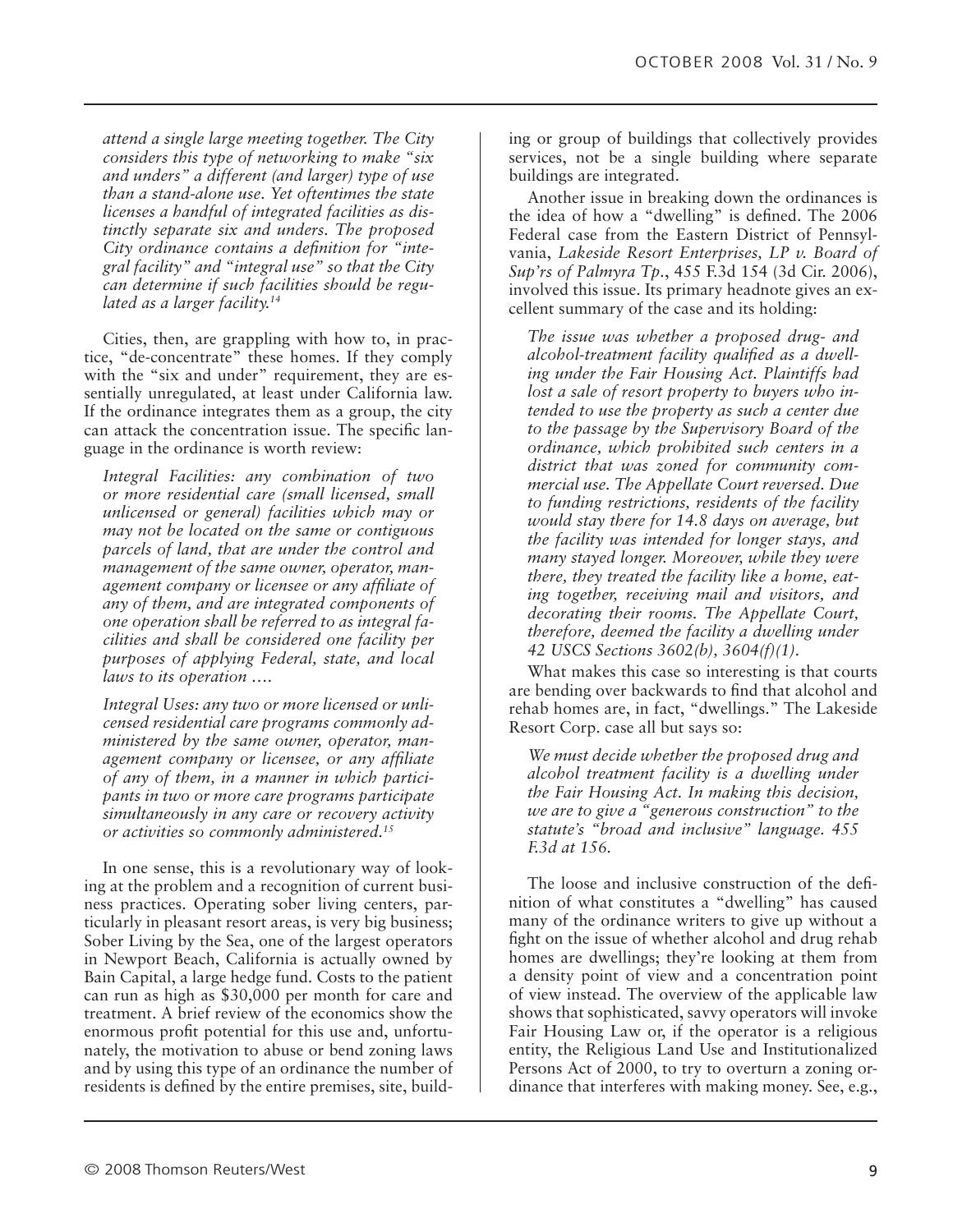*Men of Destiny Ministries, Inc. v. Osceola County*, 2006 WL 3219321 (M.D. Fla. 2006).

In *Men of Destiny Ministries, Inc. v. Osceola County*, 2006 WL 3219321 (M.D. Fla. 2006),

*MDM contends that it suffered discriminatory treatment for purposes of RLUIPA. Specifically, MDM points out that the Code permits 14 unrelated individuals to reside in a house and have religious study (even when provided by another), but those same 14 individuals could not do so if involved in a religious discipleship program. (Doc. 82 at 31).*

This Federal Court denied the application for the MDM plaintiffs to be relieved of having to comply with the Osceola County occupancy restrictions in a residential zone, complaining that it was an abuse of their freedom to practice religion. The Court disagreed:

*But MDM is comparing apples and oranges. A group of people living together and engaging in religious study is simply not the same as a residential drug and alcohol rehabilitation facility, even if they share some characteristics. To demonstrate a violation of RLUIPA's Equal Terms provision, MDM would need to show that a secular rehabilitation facility or the like had been (or would be) treated better than its own religious-based facility. MDM made no such showing.*

Given the profit motives associated with the use of residential treatment facilities, it is unlikely that conflict between the communities and the operators will end soon. Unless and until the very real effects of these homes are mitigated, either by de-concentrating them and/or by regulating their density as well as addressing and resolving the health and safety issues surrounding them, the conflict will clearly continue. In an era where the concept of "community" is evoking an emotional response in citizens to less complex times, the transient nature of the residents of group homes interferes with the "sense of community" and will most certainly antagonize long time residents.<sup>16</sup> Property marketability and values will definitely decline; a concept that may not be politically correct but certainly a reality of the marketplace. In an era of declining property values and economic distress, this friction is bound to become worse; history has taught us the lesson that tolerance and inclusionary behavior deteriorate in bad economic times. Like so many of these conflicts, the responsibility for resolv-

ing them has fallen to the courts. Until a more comprehensive legislative solution is found to eventually resolve these conflicts, the economics of the activity will cause the problems to continue; there won't be a motivation for the operators to comply.

#### **Notes**

- 1. Orange County Register "Newport Beach Residents are Mixed on Drug Rehab Homes," Jeff Overley; the Orange County Register, Part 2, P. 1, 9 (June 30th, 2008).
- 2. Orange County Register "Newport Beach Residents are Mixed on Drug Rehab Homes," Jeff Overley; the Orange County Register, Part 2, P. 9 (June 30th, 2008).
- 3. City Council Staff Report, City of Newport Beach, Subject: Group Residential Uses—Discussion with Special Counsel (Richards Watson Gershon) of Proposed Ordinances; James L. Markman and Roxanne Dioz, P. 1 (December 11, 2007).
- 4. Senate Health Committee Analysis; Senator Sheila J. Kuehl, Chair; Senate Bill SB-1000; P. 7 (Hearing Date: April 25, 2007).
- 5. City of Newport Beach, City Council Staff Report, P. 2, Para. 3.
- 6. See, e.g., *Gamble v. City of Escondido*, 104 F.3d 300, 19 A.D.D. 740 (9th Cir. 1997).
- 7. Taber, Alene M., Residential Recovery Homes and Their Local Impacts, Group Homes—Residential Recovery Facilities Conf., P. 2, Paras. 3-5 (March 2, 2007).
- 8. Opinion of Attorney General, State of California, Edmond G. Brown, Jr.; Gregory L. Gonot; Opinion Number 07-601 (December 18, 2007).
- 9. See, e.g., Taber & Alti, Residential Recovery Homes and Their Local Impacts, Group Homes—Residential Recovery Facilities Conf., P. 11 (March 2, 2007).
- 10. See Riverside, CA Municipal Code Section 19.64.040 (S) [as quoted in Taber & Alti, Residential Recovery Homes and Their Local Impacts, Group Homes -- Residential Recovery Facilities Conf., P. 11 (March 2, 2007)].
- 11. Gathe, T.H., Group Homes: Local Control and Regulation versus Federal and State Fair Housing Laws, Wash. St. B. A. Land Use Conf., P. 10 (May 1997).
- 12. Note 5, Dispersion Requirements for the Siting of Group Homes: Reconciling New York's Padavian Law with the Fair Housing Amendments Act of 1988, 44 Buff. L. Rev. 249 (1966) (as authored by Kevin J. Zanner).
- 13. 44 Buffalo Law Review 249, 267 (1966).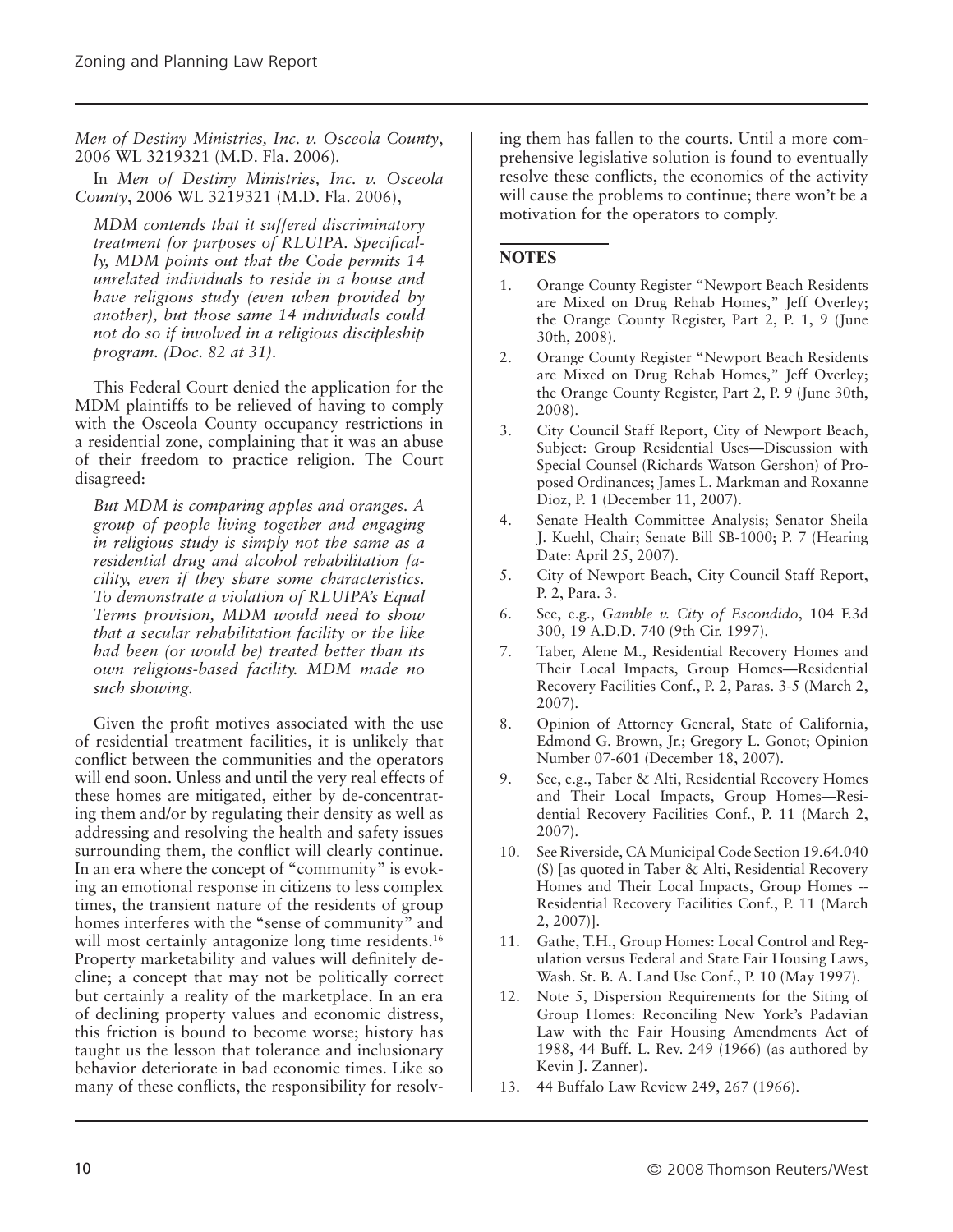- 14. Group Residential Uses, City Council Staff Report, City of Newport Beach at P. 4 (December 11, 2007).
- 15. Newport Beach Municipal Code § 20.03.030.
- 16. For a humorous, human-interest insight into the local government politics that play into zoning decision making for rehab homes, see the September 22nd, 2008 New Yorker article entitled "Dept. of Repurposing—Vacancy," at pages 34 and 35. The observations of the author about the mind-set of the villagers, many of whom have deep roots in the community, show not only the antipathy to the use but also to the underlying sentiment about the abuse of drugs in general and the effect of that abuse on a community.

# Recent Cases

### Supreme Court of Alabama rules city was not estopped from enforcing ordinance regarding the mobile home placement.

A tornado struck the city of Abbeville in Alabama on November 5, 2002 and completely destroyed Peterson's house, among others. Peterson's daughter and son-in-law, Ellis, lived in the home as well. The next month, Ellis purchased a double-wide mobile home to place on the property, failing to check with city officials about the zoning requirements and permits. The city code addresses mobile homes—requiring the unit to be oriented with the long axis parallel to the street, and not within 20 feet of any permanent building.

After he noticed a concrete slab being poured perpendicular to the street, the neighbor contacted the city clerk to complain. A police officer was sent to inspect and saw that Peterson and Ellis had dug a septic tank and installed field lines, had poured the concrete pad, and installed half of the mobile home unit perpendicular to the street, in violation of the city code. He stopped the project and told Peterson and Ellis to contact the city. They met with the city official the same day and explained that the debris from the destroyed house was still on the lot, and that there was no other way the mobile home could be positioned on the lot other than the way it was being positioned. The city official gave permission to finish the installation in the nonconforming perpendicular position because the family was homeless and facing an emergency situation, and because he

believed the mobile home unit could not be placed on the property to conform to the code.

The city official subsequently inspected the site and learned that the mobile home could be placed on the property consistent with the code requirements. After being presented with a petition signed by neighbors asking the city to enforce the city code, the city ordered Peterson and Ellis to relocate the mobile home, offering to pay the expenses associated with the move, including moving the septic and field lines. Peterson and Ellis refused. The city sued, the defendants counterclaimed, and argued that the city was estopped from enforcing the ordinance.

The trial court granted summary judgment to the city. On appeal, the state's highest court affirmed. Reliance on an earlier estoppel case was misplaced because, contrary to the earlier decision, the city had not acquiesced to the replacement of the mobile-home in this case. The court concluded that "'[j]ustice and fair play' do not demand that the doctrine of estoppel be applied based on the facts of this case where there has been no 'misrepresentation or concealment of material fact' by the city." The city official allowed the completion of the installation based, in part, on the misrepresentation made by Peterson and Ellis that the unit could not be installed parallel to the street. *Peterson v. City of Abbeville*, 2008 WL 2469365 (Ala. 2008).

Testimony of council member and planning commissioner constitutes an independent and adequate basis for denying rezoning application.

Developer's request to rezone eight acres from R-1 to R-1(A), so that he could build patio homes on lots with frontage less than 100 feet, was denied. Several residents had expressed concerns about potential traffic problems, but no experts testified. The developer sought a declaration that the zoning regulations were unconstitutional. At trial, a city councilman and a member of the planning commission testified about their personal experience and observations driving on the road next to property.

The trial court ruled in the city's favor and the court of appeals affirmed. The developer petitioned for certiorari review, asserting that an earlier decision by the state Supreme Court requires professional or expert studies, rather than speculative testimony, in